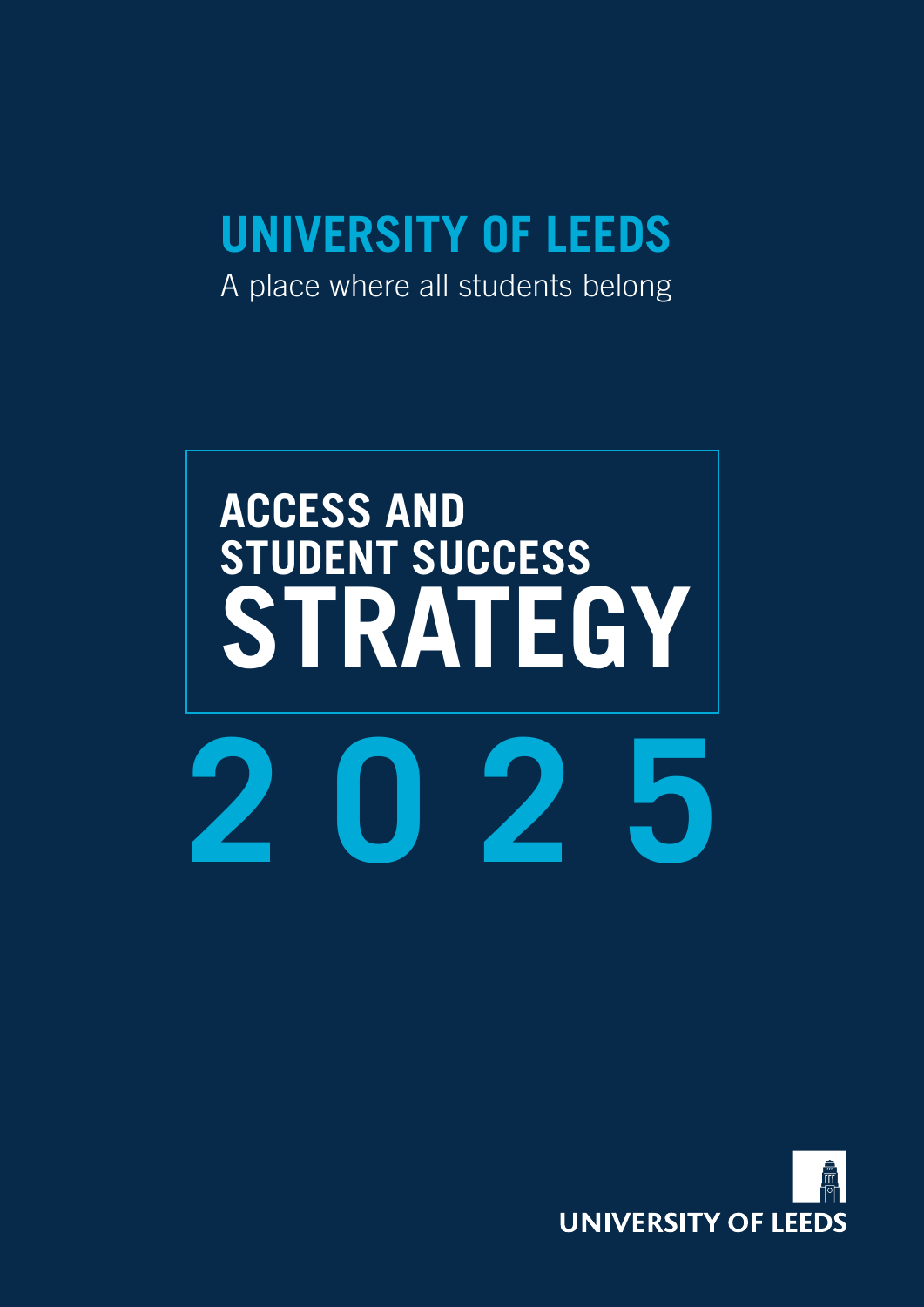## **CONTENTS**

Foreword from the Vice-Chancellor

A whole-university approach to access and student success

Higher education is changing and Leeds is changing with it

Working towards a fairer university

The strategy at a glance

Vision

Strategic pillars

Measures of success

What will life at Leeds look like for our students?

Governance structures will keep us on track

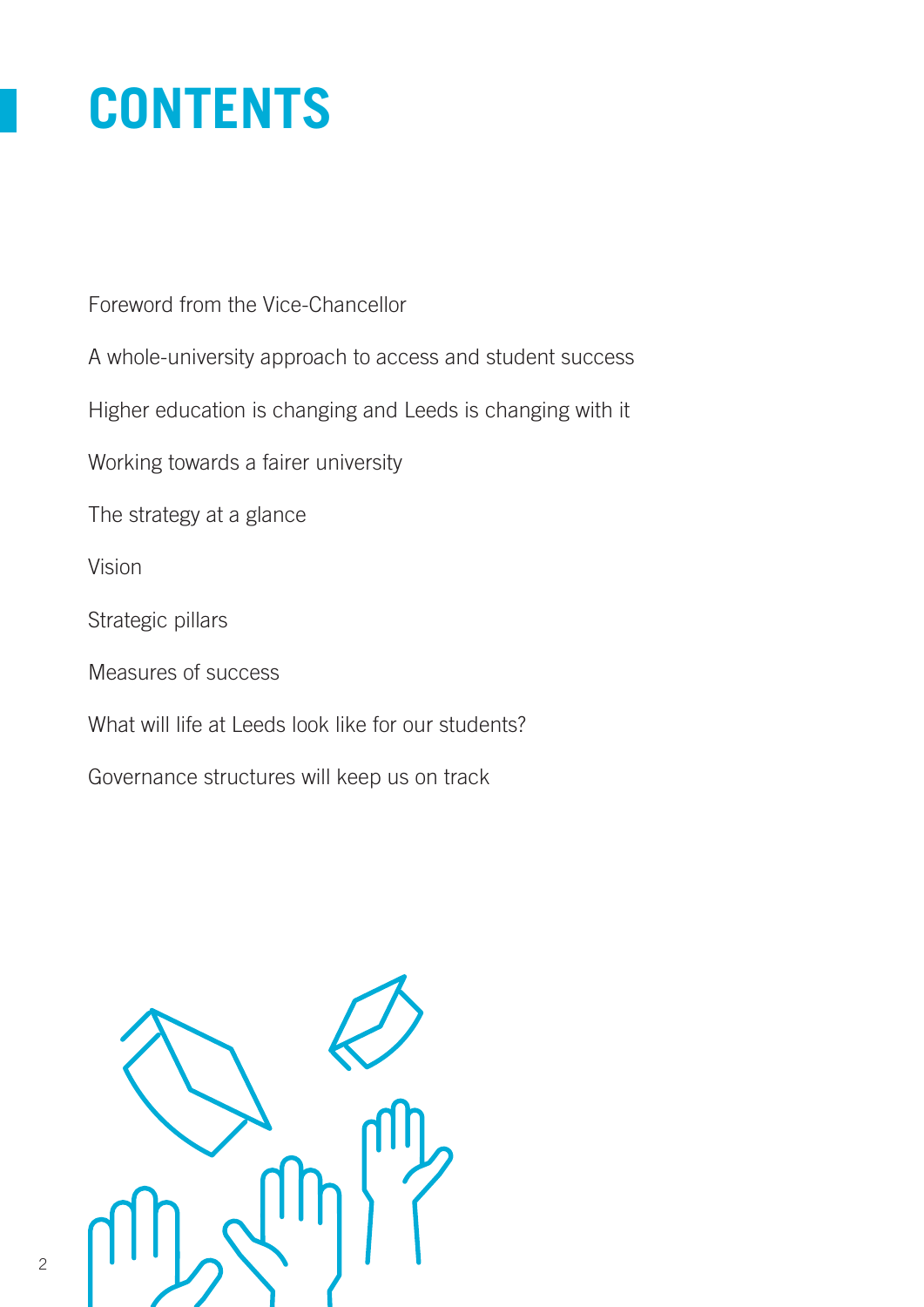## **Foreword from the Vice-Chancellor**

Our students and staff are clear that providing students from all backgrounds with fair opportunities to study and thrive at Leeds is a moral obligation and should be core to what we do.

But we want to take this further. Our ambition is to be a place where all students feel they belong and matter to the university; that the unique experience and skills they bring are part of our rich culture and identity.

We are building on strong foundations. Our Access to Leeds scheme and Lifelong Learning Centre are recognised nationally for their scale and maturity. The highly successful partnership between the university and Leeds University Union has led to effective student-led initiatives, including a push to decolonise our curriculum.

But there is more that can be done. Students from under-represented groups still face barriers in gaining a place and succeeding at Leeds and beyond. We know, for example, there are systemic issues which create awarding gaps for mature students and those from Black, Asian and Minority Ethnic (BAME) backgrounds. This is not just an issue at undergraduate level – barriers persist in access and success for our postgraduate taught and research students.

This strategy focuses our efforts to embed successful initiatives, build on our existing tools and adopt a targeted and tailored approach to supporting students who need it most. It also signals a commitment to tackle issues at postgraduate level. We will be open about the challenges that persist and collaborative in our approach to solving them.

The strategy comes at an important time in history; one where universities the world over are reimagining the way they engage with students. At Leeds, we have accelerated our efforts to deliver online learning and support; removed barriers to continuation to second year; and altered our pre-entry requirements. We don't want to return to normal where this means worse outcomes for students.

It is the responsibility of all of our staff, in academic and professional roles, to have this vision at the forefront of their minds as we embark on the next five years.

*Professor Simone Buitendijk, Vice-Chancellor*

"It's a moral and ethical obligation; our students invest in us, we should be investing in them." *Staff member*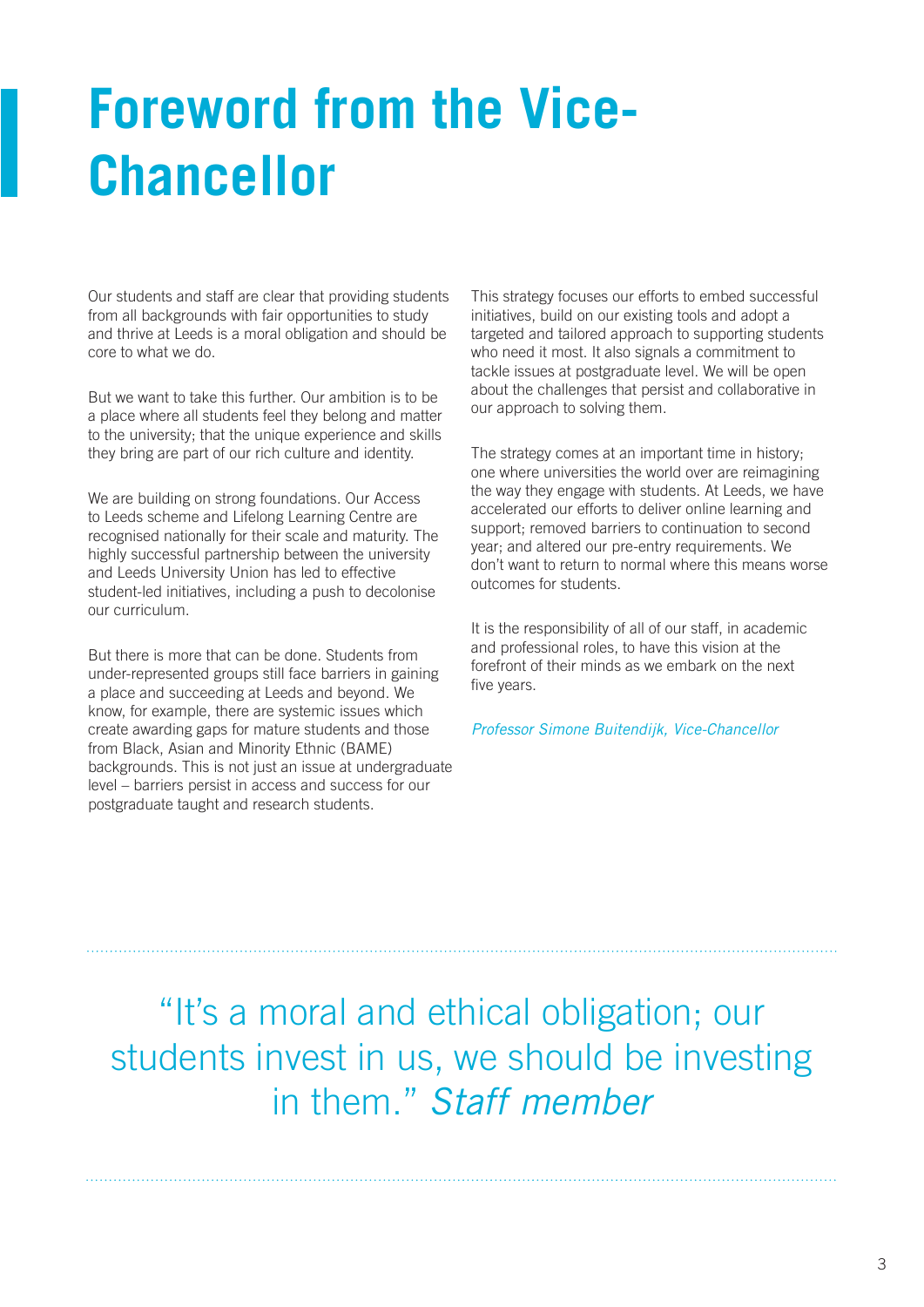# **A wholeuniversity approach to access and student success**

This strategy provides an access and student success lens on the significant amount of work planned and underway across the whole university. Much of the work sits under our Student Education theme as part of our broader university strategy. Educational Engagement, led by Louise Banahene, will play a significant role in driving and delivering the strategy. However, aligning this work with other areas will be crucial. For example, Students' Union priorities; employability activities; work to diversify the workforce, and progress towards UN sustainable development goals will all mutually support the strategy.

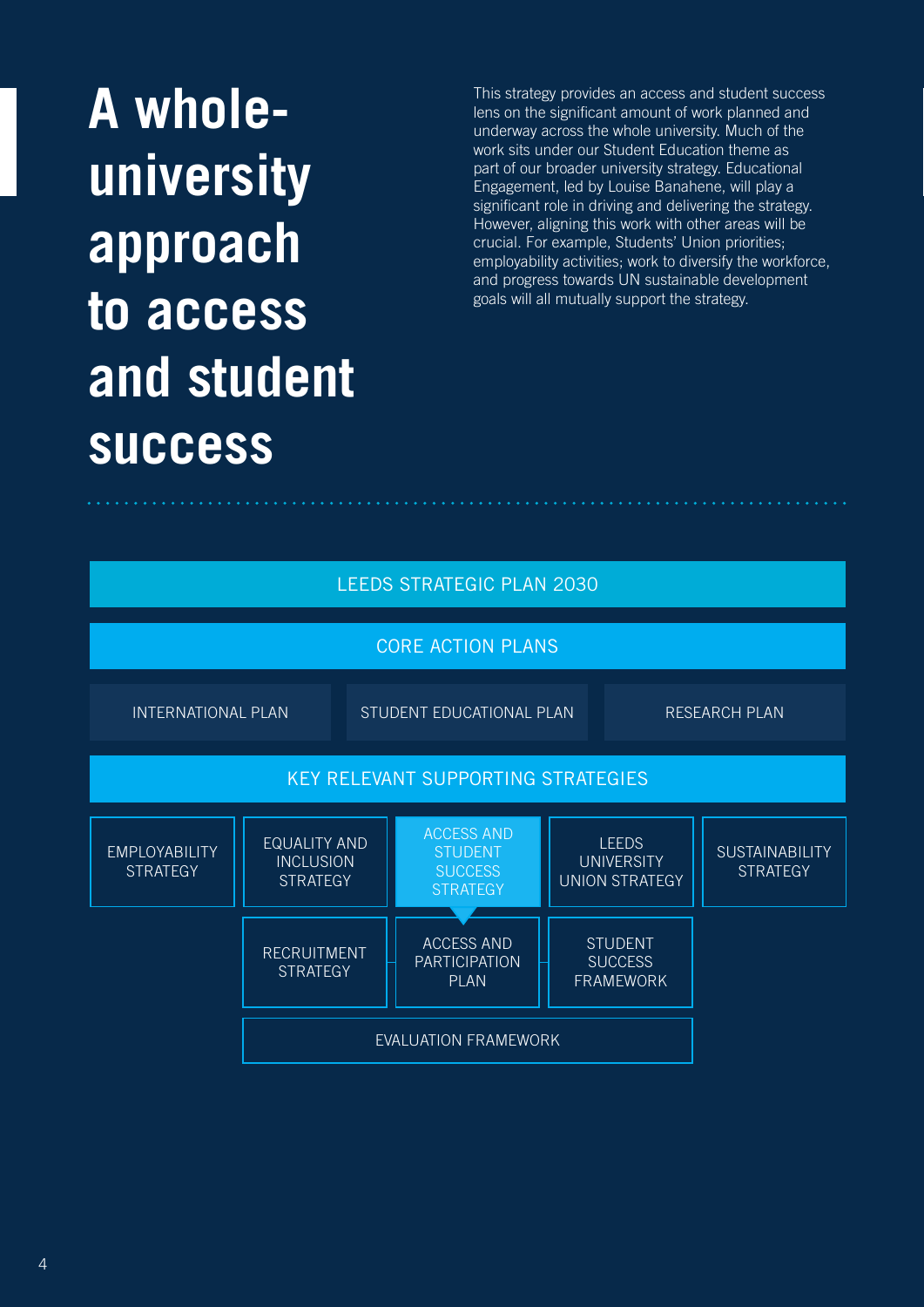# **Higher education is changing and Leeds is changing with it**



The higher education landscape is undergoing significant change. At Leeds we are alive to the potential threats and opportunities these changes create.

- **• The higher education student body is increasingly diverse.** As increasing numbers of students enter higher education, the proportion from underrepresented groups is growing despite increasing fees.
- **• But access to university is still disproportionately for the advantaged.** The number and proportion of students entering university from low-participation neighbourhoods (LPNs) has increased but the university is still disproportionately a place for students from more advantaged backgrounds at all levels of study.
- **• Economic inequalities contribute to increasing scepticism about the value of higher education.**  With many households shouldering mounting debt, many students and their parents and carers are questioning the value for money of a degree.
- **• Systemic issues limit opportunities for some student groups.** The BAME awarding gap is a huge sectorwide issue. In 2018-19 in England, there was a 22% gap in first and upper second class degrees awarded for Black students compared to White students. Other groups also face barriers - the awarding gap was 10% for mature compared to young learners in the same year.
- **• But momentum around access and student success is growing.** A more strategic approach, supported by increased regulation, aims to eliminate the disparities we see in access and outcomes for certain student groups. But with a strong focus on undergraduates, the barriers facing the postgraduate student population are often overlooked and under-explored.
- **• Rapid advances in technology provide significant opportunities for progress.** Blended and online provision provides the flexibility for a broader range of students to access higher education than ever before. Now, more than ever, universities are innovating to engage students in teaching and support online. However, as a sector, we must ensure communities who lack access to the necessary technology are not excluded by providing wide-ranging flexible offers.

Throughout the life of this strategy, we will continue to build on the positive sector-wide momentum while addressing the threats head on. Our vision to create a university where students feel they belong, can thrive, and are valued for their unique contribution, will guide us as we navigate this changing landscape.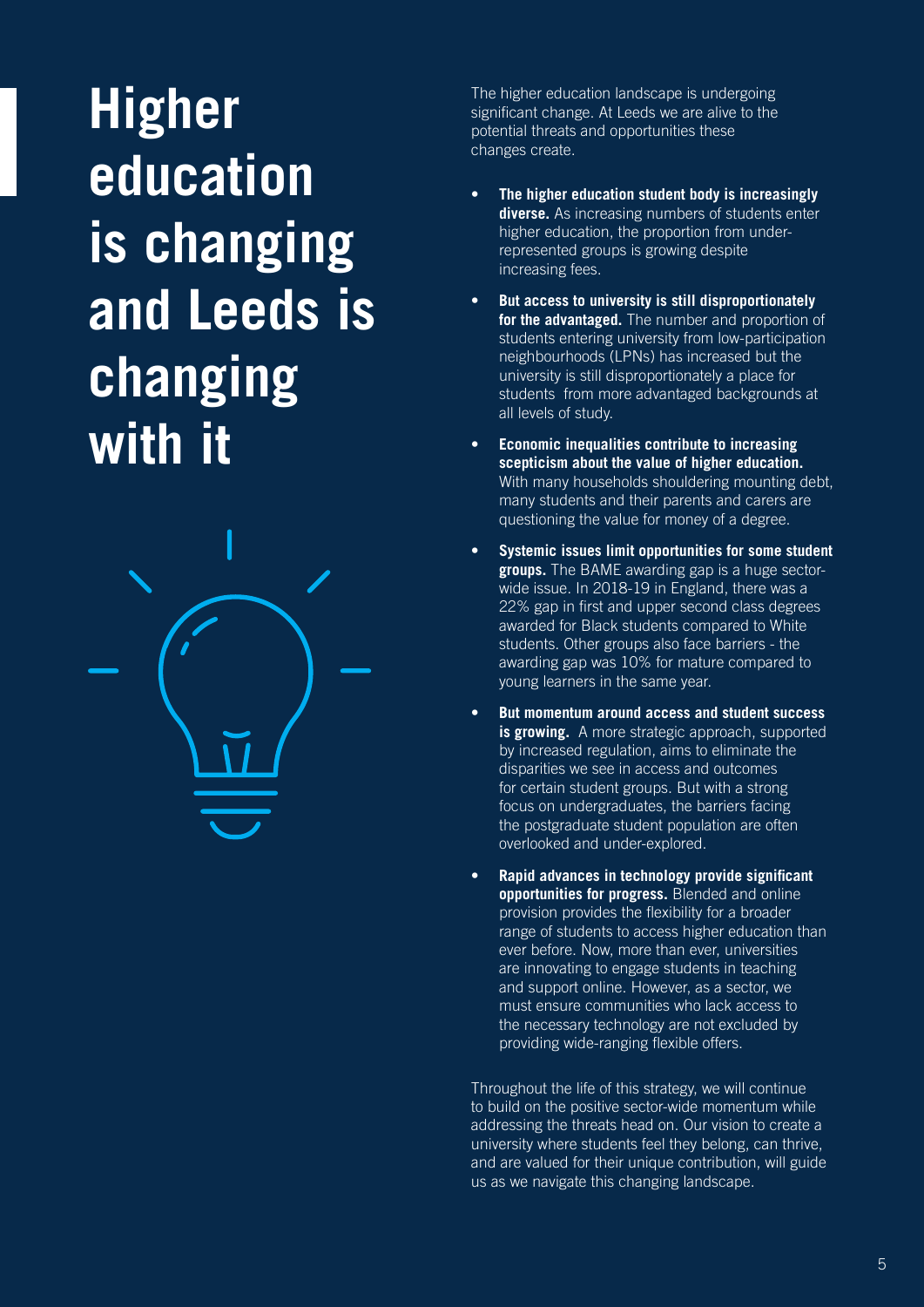# **Working towards a fairer university**

The University takes access and student success seriously and we are starting from a strong base. At Leeds, we undertake sectorleading research in access and participation and our initiatives have a strong grounding in up-to-date evidence about what works, as well as what doesn't. We know how important it is to avoid a deficit model; systemic issues are to blame for inequalities in outcomes and not our students.

We recruit and support large volumes of students from under-represented groups through our significant outreach activity and nationally recognised schemes. There are positive signs that our work in this area is reducing barriers and improving outcomes for many students from under-represented groups. But in order to make significant progress we need to design our teaching and support with all students in mind. Even then, we will continue to take a data-informed approach to target resources and support for students where barriers persist.

"We were quite fixated on making sure the process was fair – now we have a different idea about what fair is." *Staff member*

### **BARRIERS FACING STUDENTS**

Students at Leeds are not homogeneous, they include – but are not limited to - students from BAME backgrounds, international students, mature students, disabled students, students with mental health issues, those with caring responsibilities, estranged students and LGBTQ+ students. Further to this, they enter with a wide range of prior qualifications and experiences.

Understanding the barriers facing these different students, and the impact of intersections between different characteristics, will be crucial to the success of this strategy. We also recognise that the barriers faced by various groups of students are not mutually exclusive. Examples of how barriers play out for some of our students are outlined below.

**MATURE STUDENTS** have lower continuation rates and face awarding gaps compared to young students

#### **STUDENTS FROM LOW PARTICIPATION**

**NEIGHBOURHOODS** are under-represented at Leeds but access schemes have increased their representation

**BAME STUDENTS** (black students in particular) are underrepresented at undergraduate and postgraduate level and face awarding gaps when compared to white counterparts

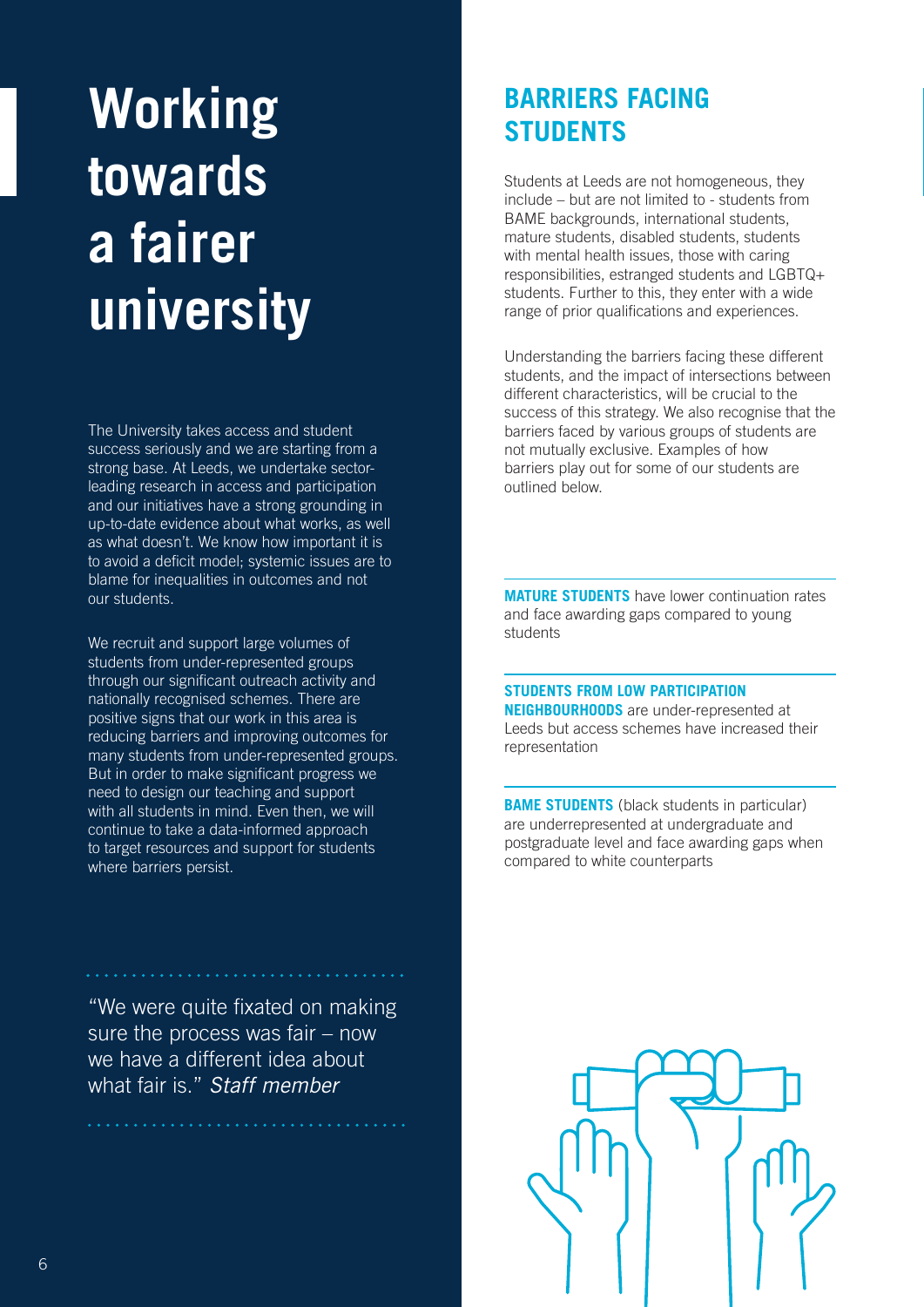# **The strategy at a glance**

The strategy is set out across four pillars of the student lifecycle: Access, Continuation, Attainment and Progression. Our fifth pillar 'Enablers' outlines where we will focus our efforts to support the successful delivery of the strategy. The next sections describe our strategy for each pillar in more detail with our select priorities over the next five years.

### The University of Leeds will be a place where students from diverse backgrounds feel they **belong**, can **thrive**, and are **valued** for their unique contribution





Our culture and systems support an embedded and evidence-based inclusive approach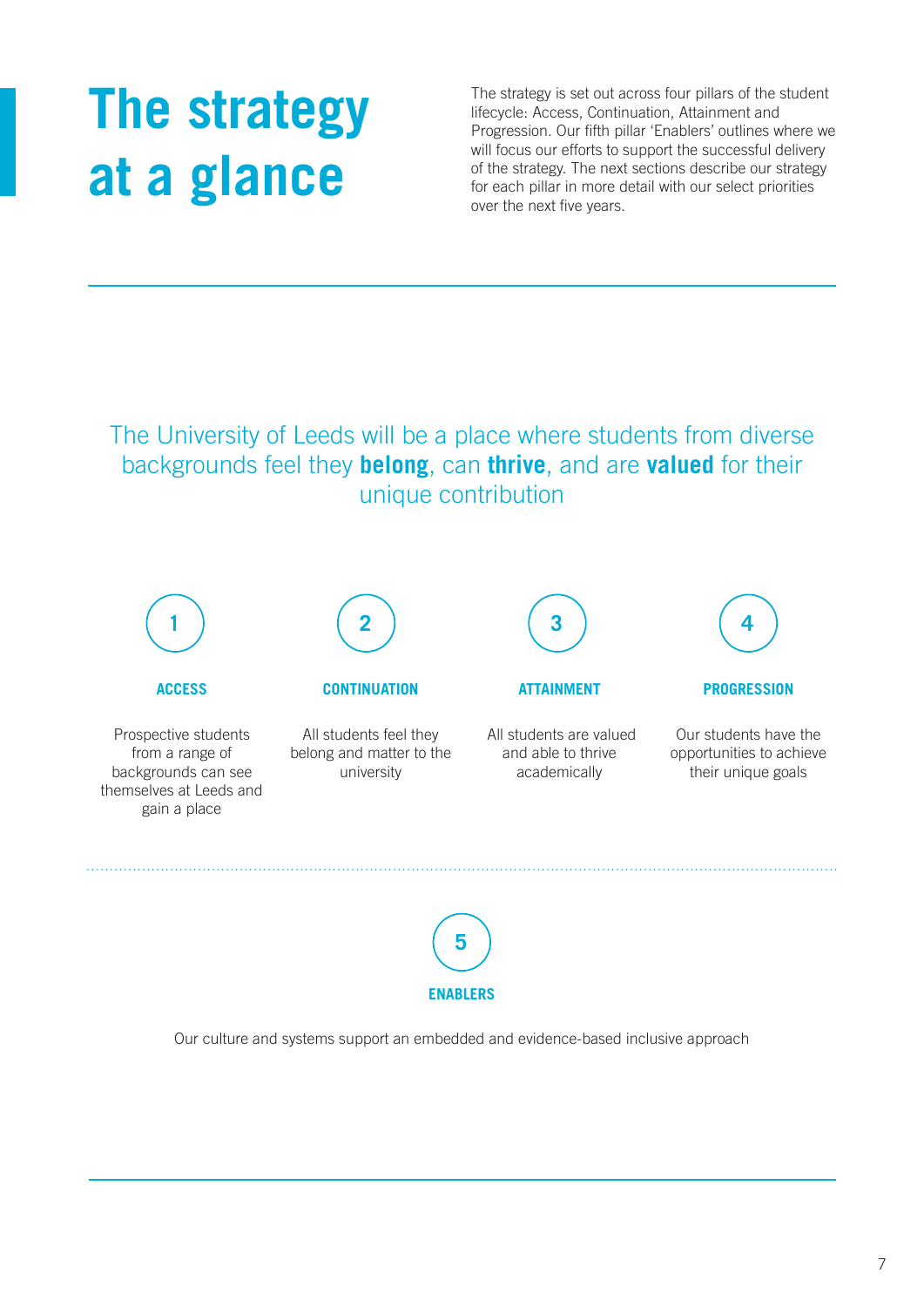

### The University of Leeds will be a place where students from diverse backgrounds feel they **belong**, can **thrive**, and are **valued** for their unique contribution.

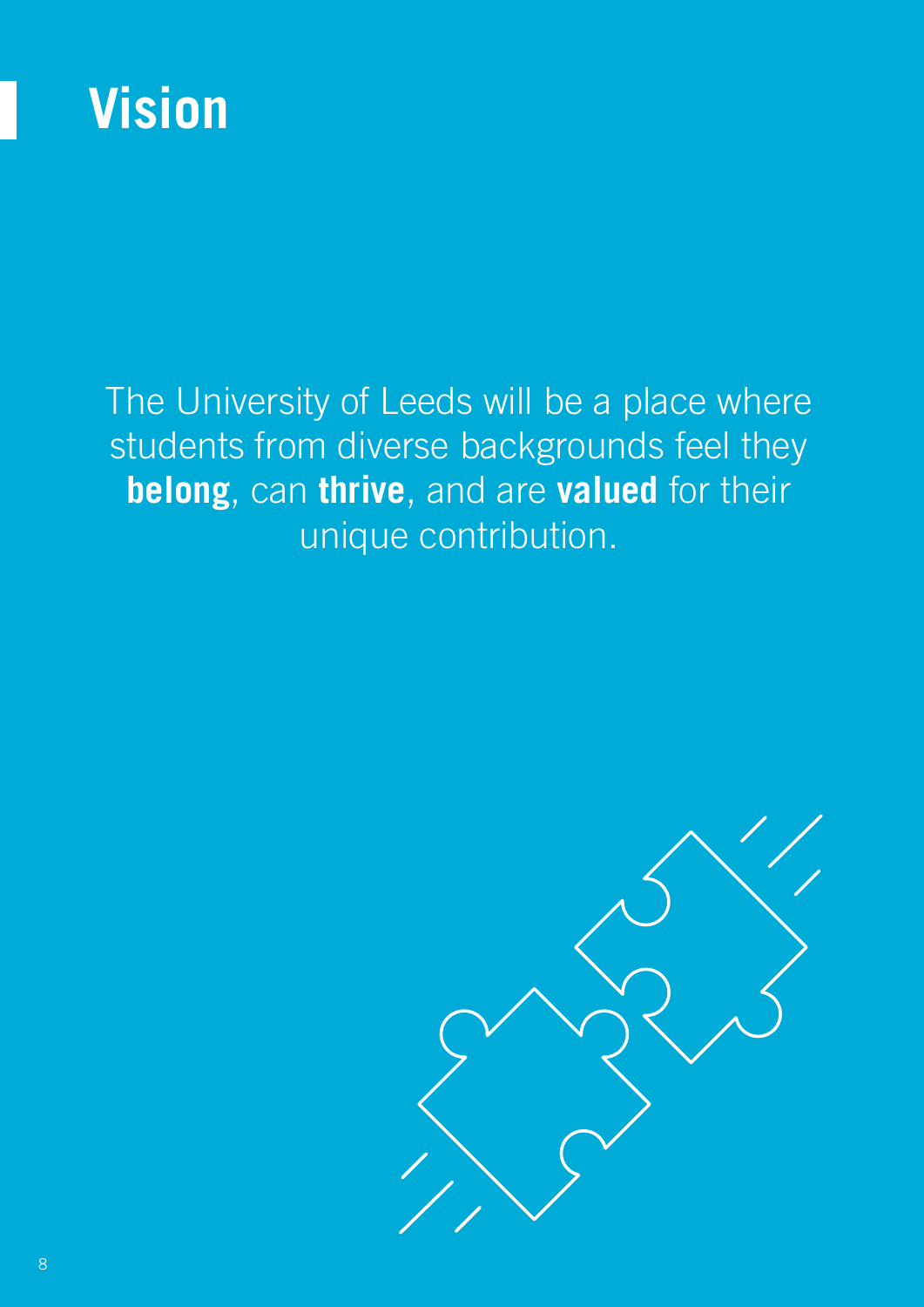### **Access**

### **PROSPECTIVE STUDENTS FROM A RANGE OF BACKGROUNDS CAN SEE THEMSELVES AT LEEDS AND GAIN A PLACE**

This pillar outlines priorities for supporting fair access for students from a diverse range of backgrounds over the next five years. We have a wealth of experience attracting students through our outreach approaches and nationally recognised Access to Leeds scheme, Lifelong Learning Centre and foundation programmes. However, there is more to do to close gaps in access for those from under-represented groups at all levels of study, as well as those with non-traditional qualifications. To achieve our ambition over the next five years, we must focus on sustained and evidence-based outreach, evolve our admissions policies at all levels and provide flexible learning opportunities.

"Access to Leeds allows the university to really get the best students." *Student*

### **We will focus on sustained and evidencebased outreach**

Build sustained and evidence-based **outreach interventions with schools, colleges and community organisations** drawing on internal and external partnerships, fostering a sense of belonging for prospective students

Build strong and sustained **links with Leeds' communities**, locally, nationally and globally for mutual benefit

Drive teams throughout the university to **innovate and test new initiatives** to stay ahead of prospective students' changing needs

### **We will evolve our admissions policies to allow fair opportunities to study at Leeds**

Provide **clear and bold messaging** about the opportunities for students from underrepresented groups to study at Leeds with a contextual offer

Address unequal access to postgraduate study through **contextual admissions at postgraduate taught and research level**

Convene and collaborate to contribute to a **national understanding** of systemic access issues at postgraduate level

#### **We will provide flexible learning opportunities to support access for diverse students**

Continuously improve our **foundation programmes** and focus on expansion in key areas

Increase **flexibility of delivery** for full-time and part-time learners, including flexible **CPD opportunities** for mature learners

Engage prospective students in **online and faceto-face academic tasters** and online courses to introduce them to life as a student at Leeds and develop a sense of belonging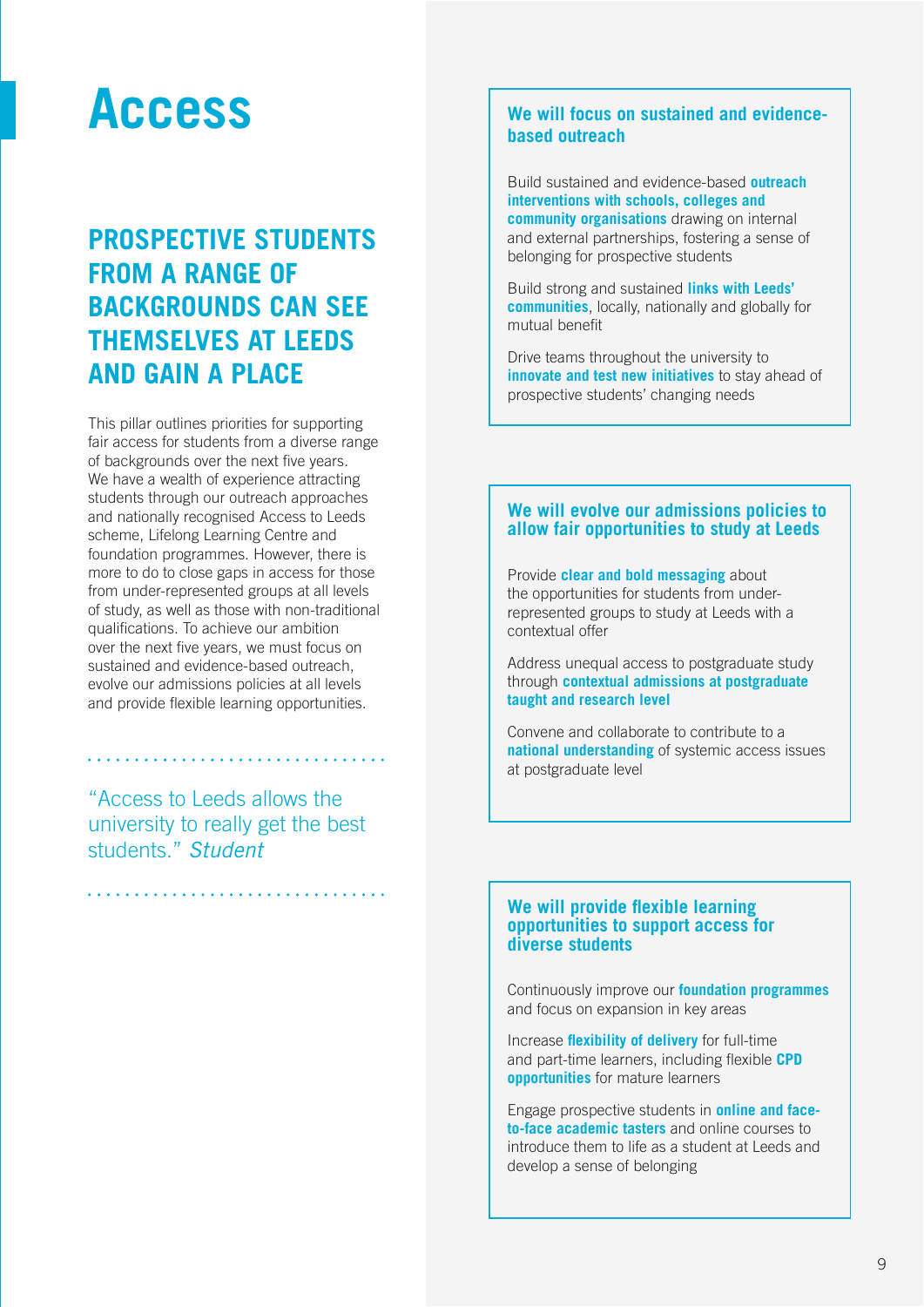#### **We will invest in learning analytics to foster a sense of belonging for all students**

Roll-out institution-wide learning analytics so that our academic and support staff can **identify students facing greater barriers to continuation**

Incorporate learning analytics into **institutional decision-making** and integrate with **academic tutoring and supervision** so students are understood and feel they belong

**Empower staff and students** through personalised analytical data

#### **We will tailor student support to accommodate diverse backgrounds**

Expand the Plus Programme to **engage a wider range of students** from under-represented backgrounds

Advance our **personal tutoring and postgraduate research supervisor** model to ensure all students feel they matter, drawing on significant expertise from across the university

Provide proactive and culturally competent **mental health and wellbeing support** through signposting from personal tutors and supervisors to accessible services

### **We will support smooth transitions throughout the student journey**

Design **transitions and inductions** with the needs of under-represented groups at the forefront so that students from a range of backgrounds and with a range of qualifications are supported

Remove unnecessary barriers to **continuation** for students to progress between years so they know their success matters

**Engage early** with postgraduate taught and research students including through online modules and training

# **Continuation**

### **ALL STUDENTS FEEL THEY BELONG AND MATTER TO THE UNIVERSITY**

This pillar details how we will ensure our students are heard, understood and supported to complete their studies. Our successful Plus Programme will remain hugely important to supporting students who need it most, but we know that there is more to do to make sure all our students have access to, and proactively receive, the help that they need. Over the course of the strategy, we will develop an in-depth understanding of our students and their needs through learning analytics, tailor student support at all levels of study to accommodate diverse backgrounds and support smooth transitions throughout the student journey.

"Being part of the Plus Programme, I've met some amazing people; it feels like a home from home." *Student*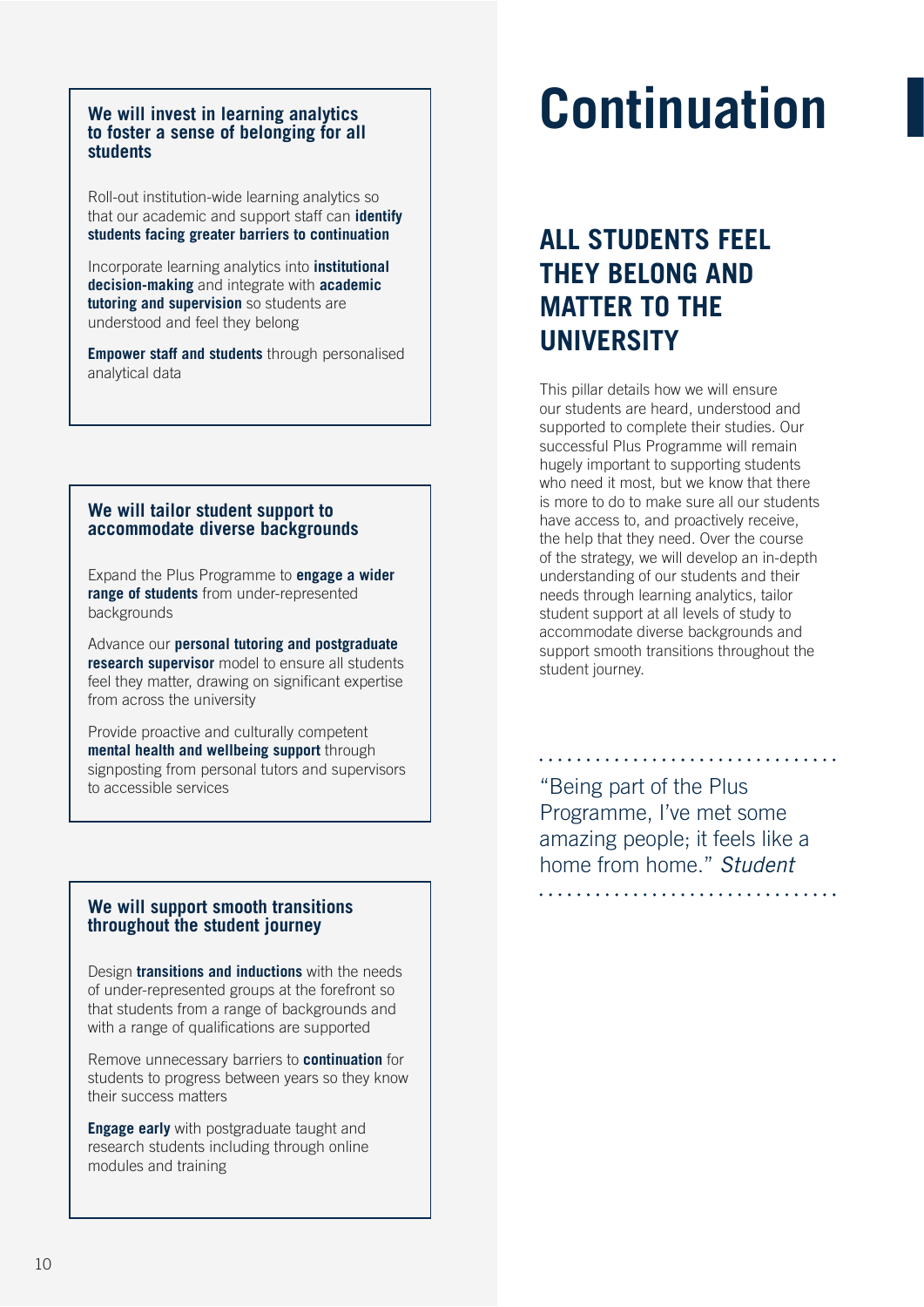### **Attainment**

### **ALL STUDENTS ARE VALUED AND ABLE TO THRIVE ACADEMICALLY**

This pillar focuses on our efforts to achieve equality in academic success and to draw on our diverse community of staff and students for a richer academic experience. Students at Leeds have access to outstanding research-led teaching but we need to ensure our pedagogical practices provide a rich educational experience for all learners. Work is underway to align our curriculum to a broader range of skills and experience, placing the onus on the university and not students to close awarding gaps. To realise our ambition for attainment, we will build on work to decolonise our curriculum, pushing for a more holistic review at both undergraduate and postgraduate level; continue to embed university-wide inclusive teaching and learning; and focus our efforts on postgraduate attainment.

"My lived experience is creating a better education and giving people a different perspective." *Student*

#### **We will design our curriculum to complement a diverse range of experience**

Maintain momentum on our **curriculum review**, building on work to decolonise the curriculum, to ensure it is relevant to a broad range of skills, experience and learning

Work with our diverse student cohort to develop **new approaches to curriculum, learning and teaching, and assessment** which support success and employability

Launch programmes of work to address the **hidden curriculum**

#### **We will continue to embed universitywide inclusive teaching and learning**

Build a **pedagogical delivery model** (for online and on campus) that improves the accessibility of our teaching and assessment at all levels of study

Embed school-level roles designed to drive **consistent inclusive approaches** right across the university

Harness the significant expertise in our **Leeds Institute for Teaching Excellence and Organisational Development and Professional Learning (ODPL)** to inform what we do at undergraduate and postgraduate level

#### **We will provide fair opportunities for attainment at postgraduate level**

**Develop an in-depth understanding of the issues at postgraduate** level

Develop and adapt our **curriculum review to address issues which lead to awarding gaps at postgraduate taught level** 

Introduce a **Leeds Doctorate** to provide a standard approach to doctoral study, ensuring supervisors are supported to deliver it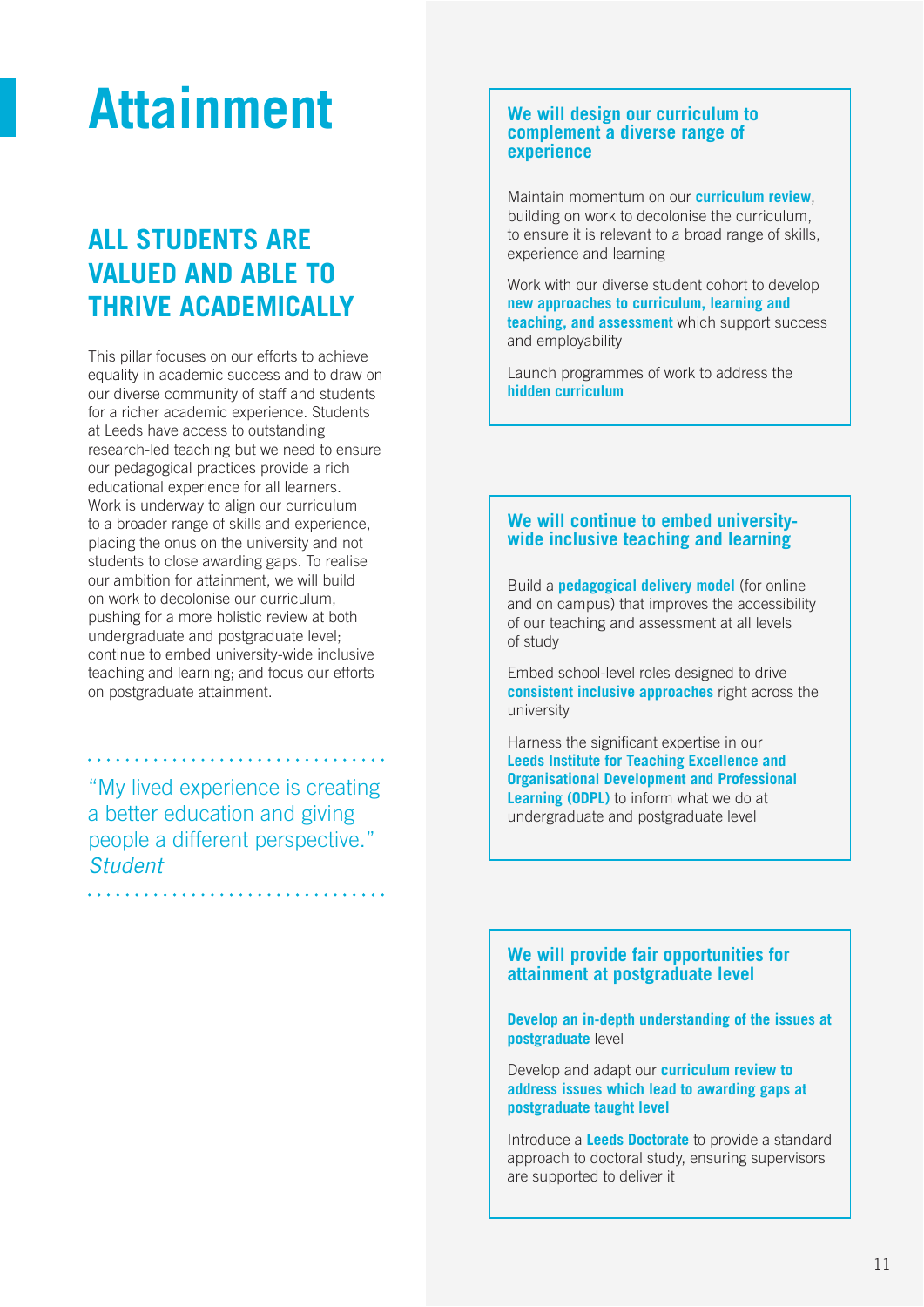#### **We will tailor activities to support all students to be active decision makers about their future**

**Target placement and co-curricular opportunities** to students we know are less likely to take them up

Deliver **targeted work with our graduates** that need the most support to access graduate-level jobs and other ambitious destinations, based on a data-informed approach

Harness the lived experience of our recent **graduates,** employing them to **provide bespoke progression support to our target students** 

### **We will provide diverse employability opportunities**

We will develop a **more flexible and diverse range of placements, internships, volunteering opportunities and collaborative doctoral awards with diverse employers** to enable more students to participate

Develop **graduate placements** at the university, aimed at students from our target groups

Expand our mentoring schemes and peer-to-peer support with an ever-more **diverse pool of alumni, employers and students**

#### **We will accelerate efforts to progress students from under-represented groups to postgraduate study**

**Identify students** from our target groups and understand their needs regarding academic progression

**Build on the findings** from the progression to postgraduate taught project to provide appropriate tasters and advice and guidance

Provide additional support to new postgraduate students from our target groups to facilitate **successful transition into their studies**

# **Progression**

### **OUR STUDENTS HAVE THE OPPORTUNITIES TO ACHIEVE THEIR UNIQUE GOALS**

This pillar outlines our priorities to support fair progression opportunities and links closely to our Employability Strategy. We have a strong track record in supporting students to achieve their goals after they graduate. However, all our students have unique ideas about what success means to them, and not everyone enters with the same tools at their disposal to achieve their ambitions. To deliver this aim, we will deliver consistent and inclusive activities throughout the university lifecycle, and take a datainformed approach, supporting students to be active decision makers about their future. We will provide a diverse range of curricular and extra-curricular opportunities to support students' ambitions and accelerate efforts to progress students from under-represented groups to postgraduate study.

"I've met lifelong friends; I've spoken at conferences; built confidence; my son and my family think that university is normal." *Student*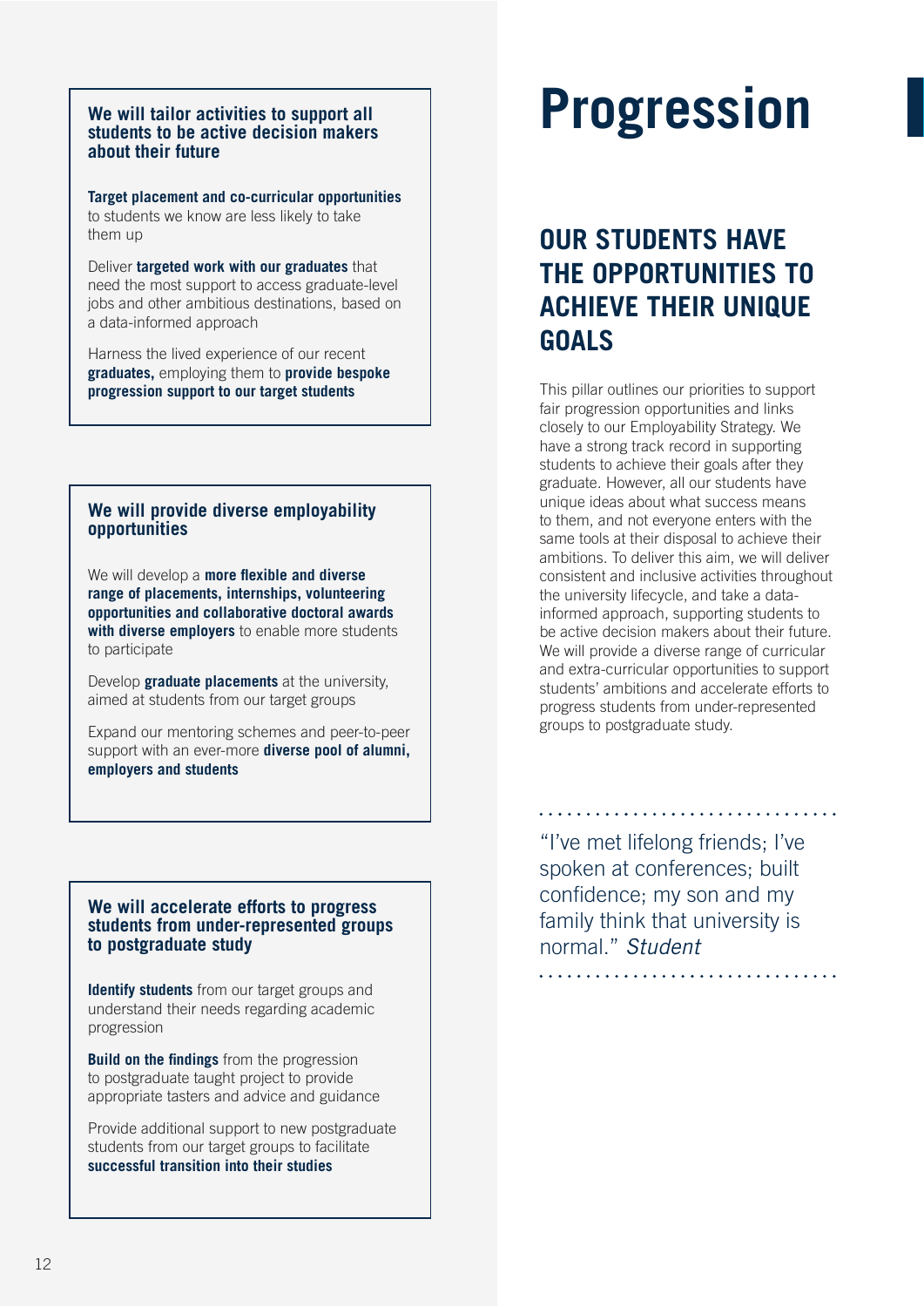

### **OUR CULTURE AND SYSTEMS SUPPORT AN EMBEDDED AND EVIDENCE-BASED INCLUSIVE APPROACH**

It will be the responsibility of all staff across the university to support our vision to ensure that every student feels that they matter to Leeds. We will focus on culture and governance, data and technology and student voice and evaluation to embed and continuously improve our work in access and student success.

#### **We will instill a culture that prioritises access and student success and fosters a sense of belonging**

**Cultivate and celebrate a diverse community** of staff and students who bring a wealth of perspectives and expertise

**Cascade clear and consistent messages** from our leadership team throughout the whole university to support access and student success at all levels, placing the agenda high amongst competing priorities

**Reward staff for achievements in supporting student success** across the university through recruitment and promotion criteria

Provide **staff training** to support inclusive policy design and practice

Utilise our obligations under the **Vitae research concordat** to cultivate a flexible and supportive environment for our graduate researchers

#### **We will join-up our governance arrangements to keep the whole university on track**

Drive the strategy through the relevant Boards and **strengthen formal flows of communication** 

Incorporate school-level targets into the **integrated planning exercise and school annual reviews**

Maintain momentum through clear **lines of accountability and active monitoring** of progress against the measures of success outlined below

**Align service strategies** to mutually support delivery

#### **We will use data, analytics and technology to understand our students and their diverse needs**

Increase our **institutional data maturity** to support datainformed decision-making and improve our capabilities across all our pillars

Address inadequacies in data and **embrace new technology** to support a move to more tailored learning analytics at all levels of study

Address deficiencies in our **customer relationship management system** to improve our evaluation capabilities and provide a more seamless experience for our students

Build on the university-wide momentum to **embrace blended digital learning** for a more inclusive and accessible teaching approach

#### **We will listen to our students and consistently evaluate our work to drive continuous improvement**

Ensure the **student voice underpins all we do** through our strong and successful partnership with Leeds University Union and our representative governance structures at faculty and university level

Further embed our evaluation framework to **consistently evaluate** the impact of initiatives on students from diverse backgrounds across the university and student lifecycle to fully understand their effectiveness, ensuring student feedback is at the heart

Build an **in-depth understanding of the differing impact of our initiatives** at school and graduate school level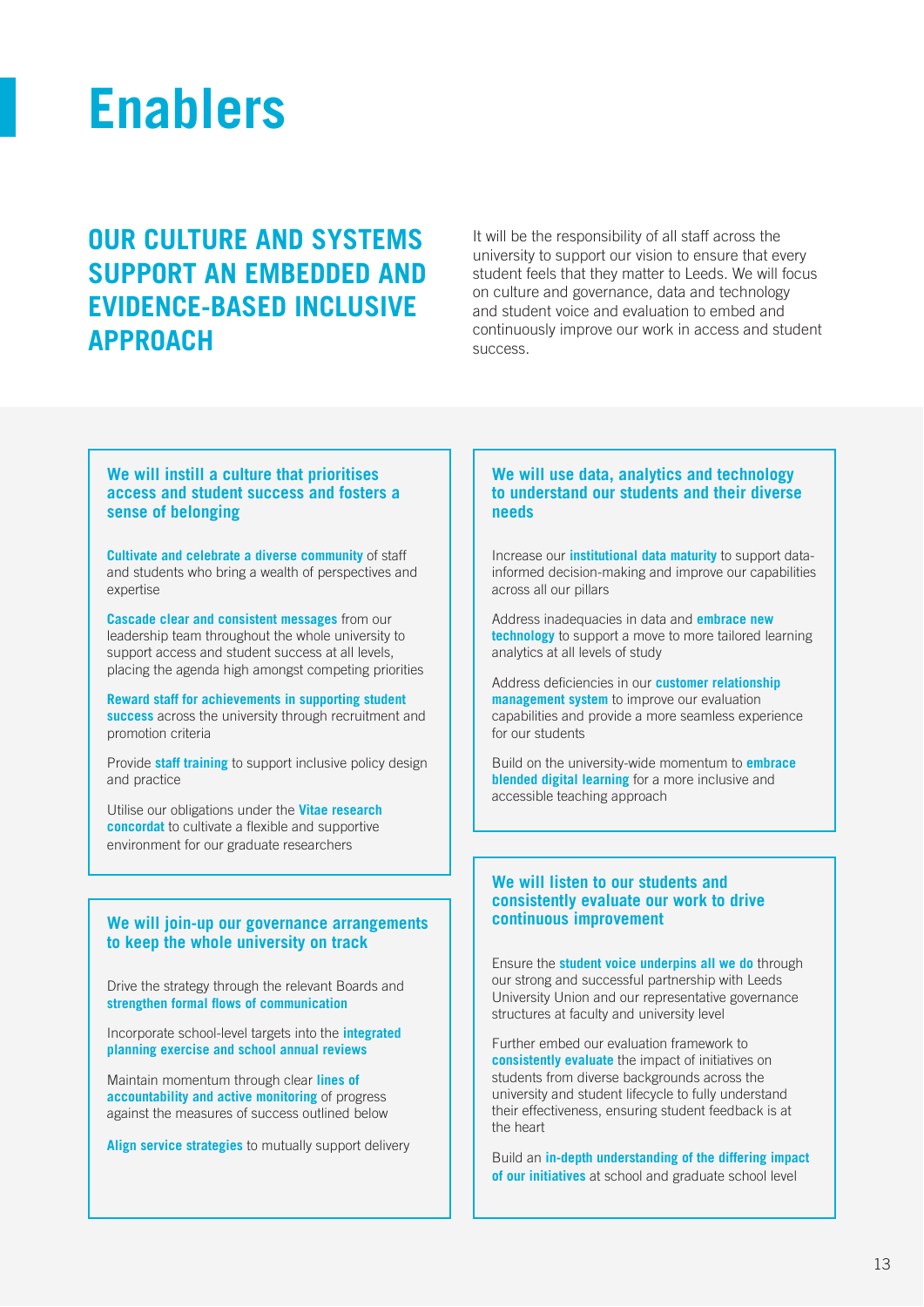### **Measures of success**

Measures of success across different areas of the strategy will be crucial for keeping us on track over the next five years. Our access and participation plan targets at undergraduate level will be important but we have set ambitious longer term goals. We have also set targets to reduce and eventually eliminate inequalities at postgraduate taught and postgraduate research level. Our Boards with responsibility for the success of the strategy will monitor progress against these targets annually.

 $\begin{array}{c} \begin{array}{|c} \hline \textbf{C} \end{array} & \begin{array}{|c} \hline \textbf{C} \end{array} \\ \hline \begin{array}{c} \text{Reduce the gap in access} \\ \text{between POLAR Quintile} \\ \text{(Q)}1 \text{ and Q5 undergradua} \end{array} \end{array}$ between POLAR Quintile (Q)1 and Q5 undergraduate students from a ratio of **5.5** in 2017/2018 to **3.5** by 2025



Work with the Dean of the Doctoral College and Deputy Vice-Chancellor: Research and Innovation to **agree targets for access and progression** at postgraduate research level



Our students **feel they matter**  to the University

Reduce the awarding gap to **5.5%** for undergraduate BAME students by 2025 and eliminate by 2030

STUDENT SUCCESS UDEN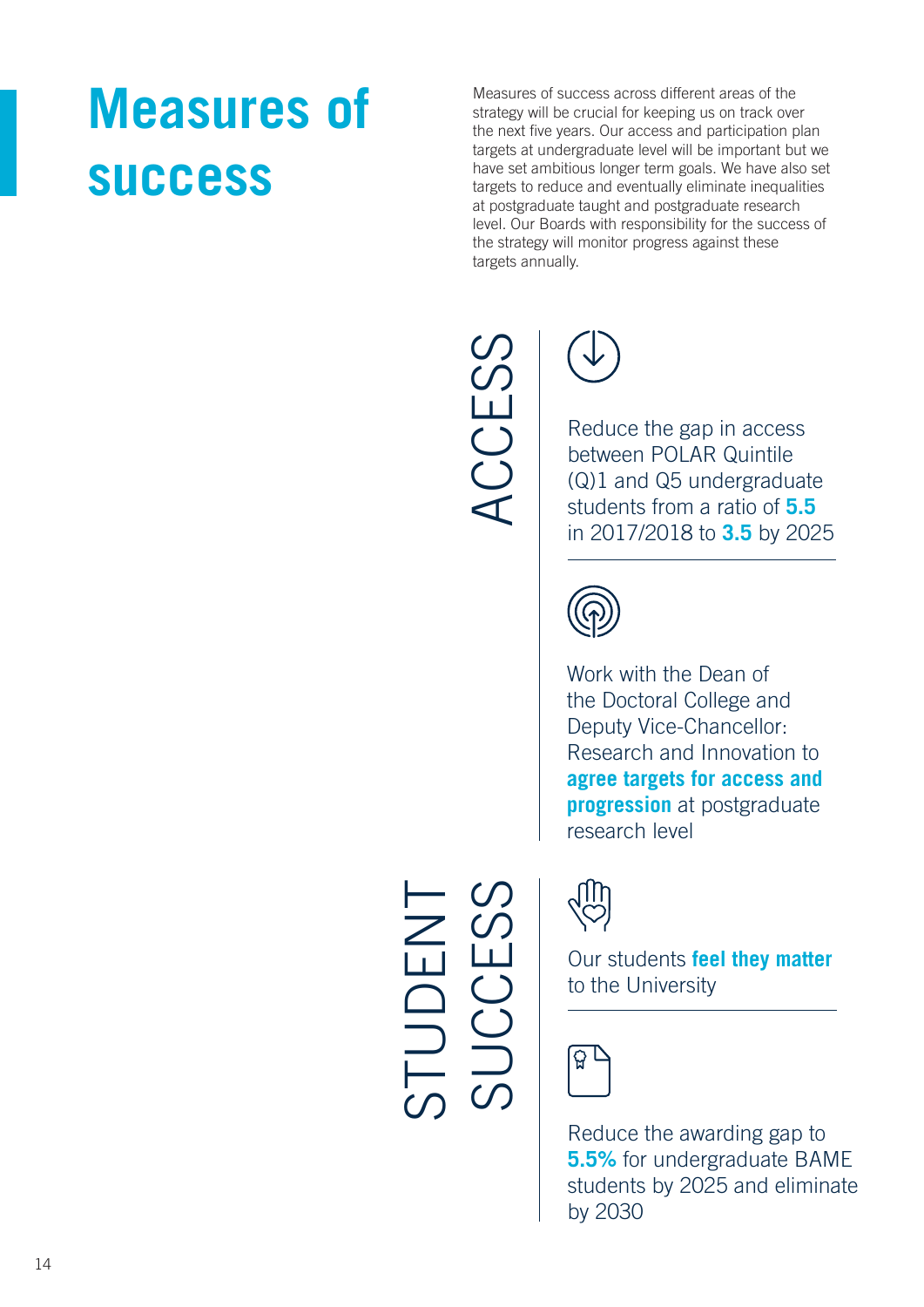

to **6.8%** for undergraduate mature students by 2025 and eliminate by 2030



Reduce the gap in noncontinuation for undergraduate mature students to **4.4%** in 2025 and eliminate by 2030



Reduce the gap in noncontinuation for undergraduate POLAR Q1 students to **1.5%** in 2025 and eliminate by 2030



Reduce the awarding gap for postgraduate taught BAME students to **6.5%** in 2025 and eliminate by 2030



Reduce the gap in noncontinuation for postgraduate taught BAME students to **2.5%** in 2025 and eliminate by 2035



EN<br>
Professional services staff<br>
at all levels will reflect the<br>
diversity of the local regior<br>
with 17% from BAME<br>
backgrounds at all levels will reflect the diversity of the local region with **17% from BAME backgrounds**



We will increase the proportion of professors from BAME backgrounds in-line with the sector average to **10%**



We will increase the proportion of female professors from BAME backgrounds in-line with the sector average to **2.3%**



A **mature data environment** is set-up and running effectively



The **student voice** is embedded in all our evaluative processes across the University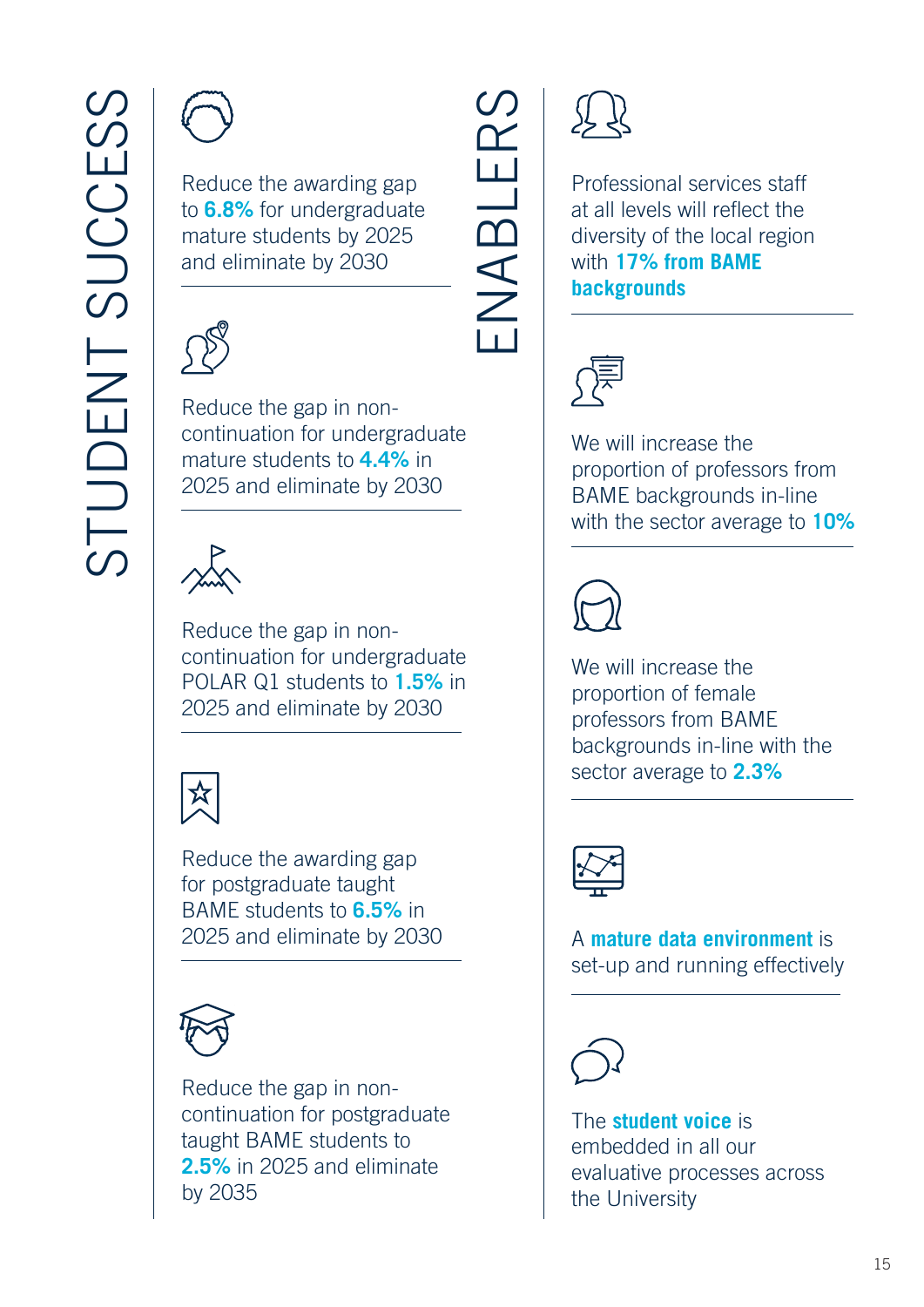# **What will life at Leeds look like for our students?**

**Transition between academic years** is possible without unnecessary barriers which unfairly disadvantage some student groups

**Tailored and proactive communications and support** based on understanding of how and when students are struggling through learning analytics system and personal tutoring processes

**<sup>C</sup>ONTINUATIO<sup>N</sup>**

**Access to a range support services** (academic and non-academic) which cater to diverse needs

**Able to participate fully in induction events** and activities regardless of background and other commitments

**Sustained outreach interactions** and engagements with Leeds prior to arrival

**Access to online and face to face academic tasters,** creating that sense of belonging



**ACCESS**



**Easily accessible and clearly communicated advice** on contextual offers and the opportunities these bring

**Flexible course delivery**  to suit a range of needs and commitments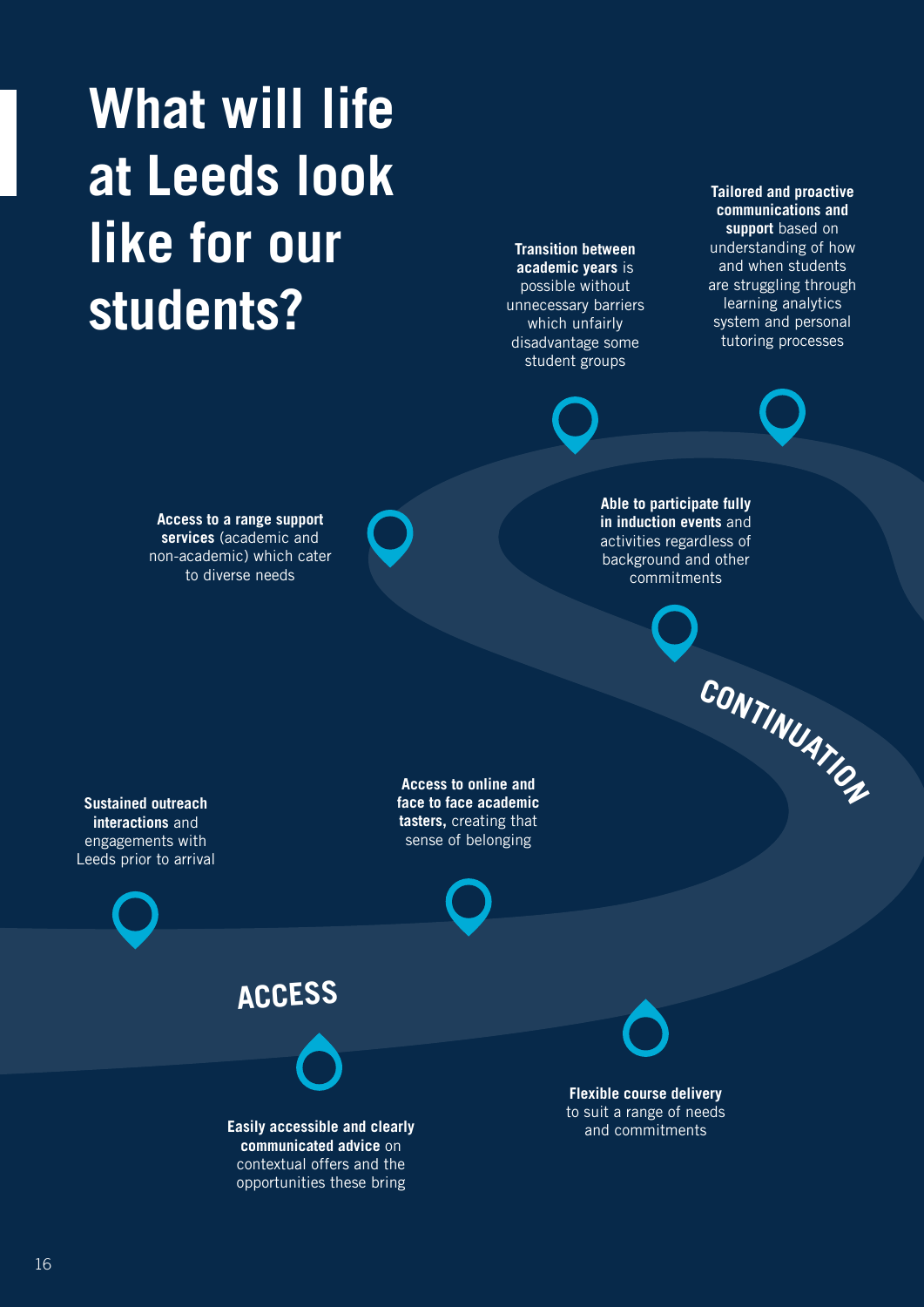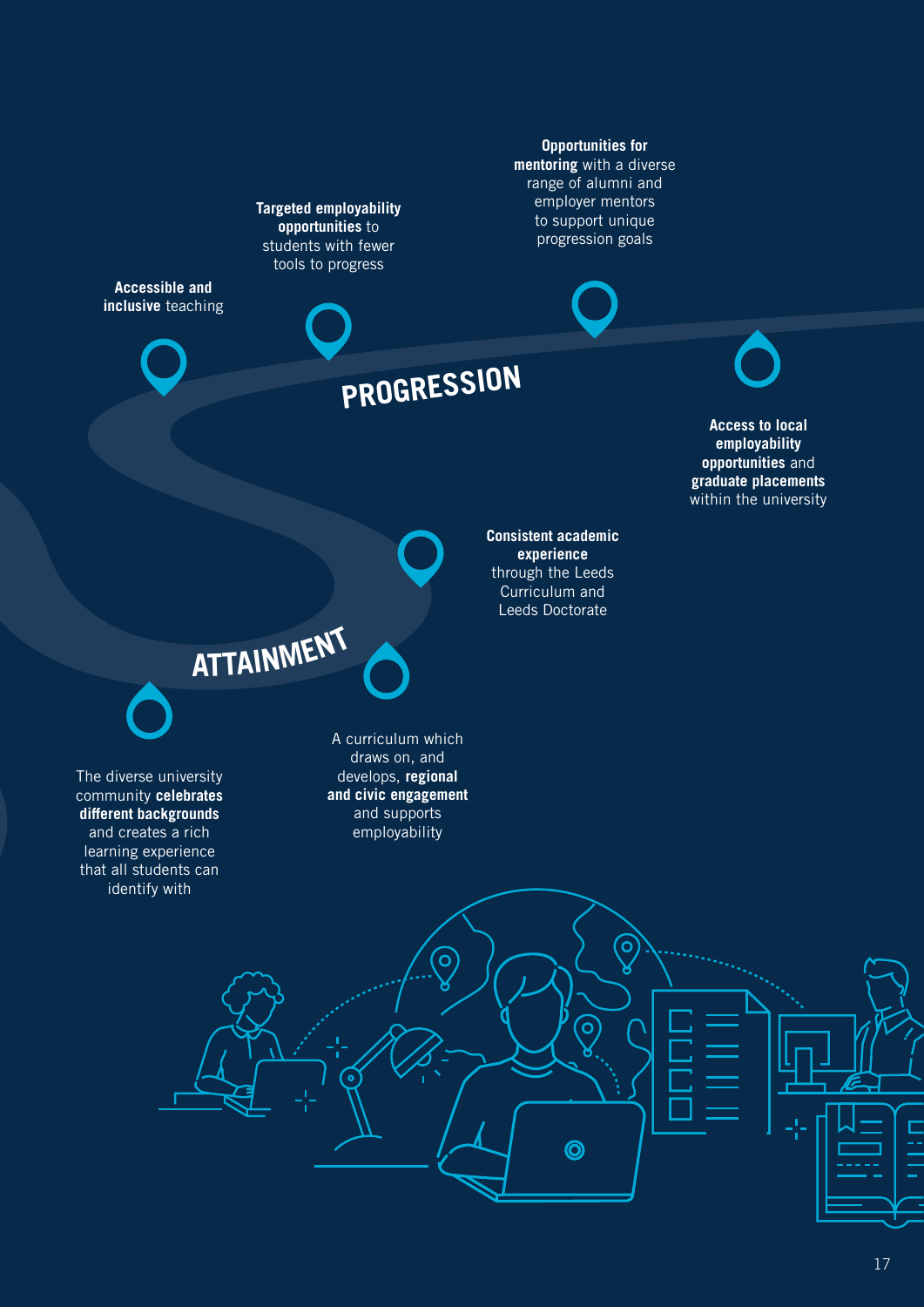# **Governance structures will keep us on track**

The diagram illustrates the governance structures supporting the strategy. There are a number of key staff within this accountable for successful delivery. These include the Vice-Chancellor; Deputy Vice-Chancellor; Deputy Vice-Chancellor, Digital Transformation; Deputy Vice-Chancellor: Student Education; Deputy Vice-Chancellor: Research & Innovation; Executive Deans and the Dean of the Doctoral College; Heads of Schools (including Faculty Graduate Schools); Pro-Deans for Student Education; Director of Educational Engagement and Director of the Lifelong Learning Centre.

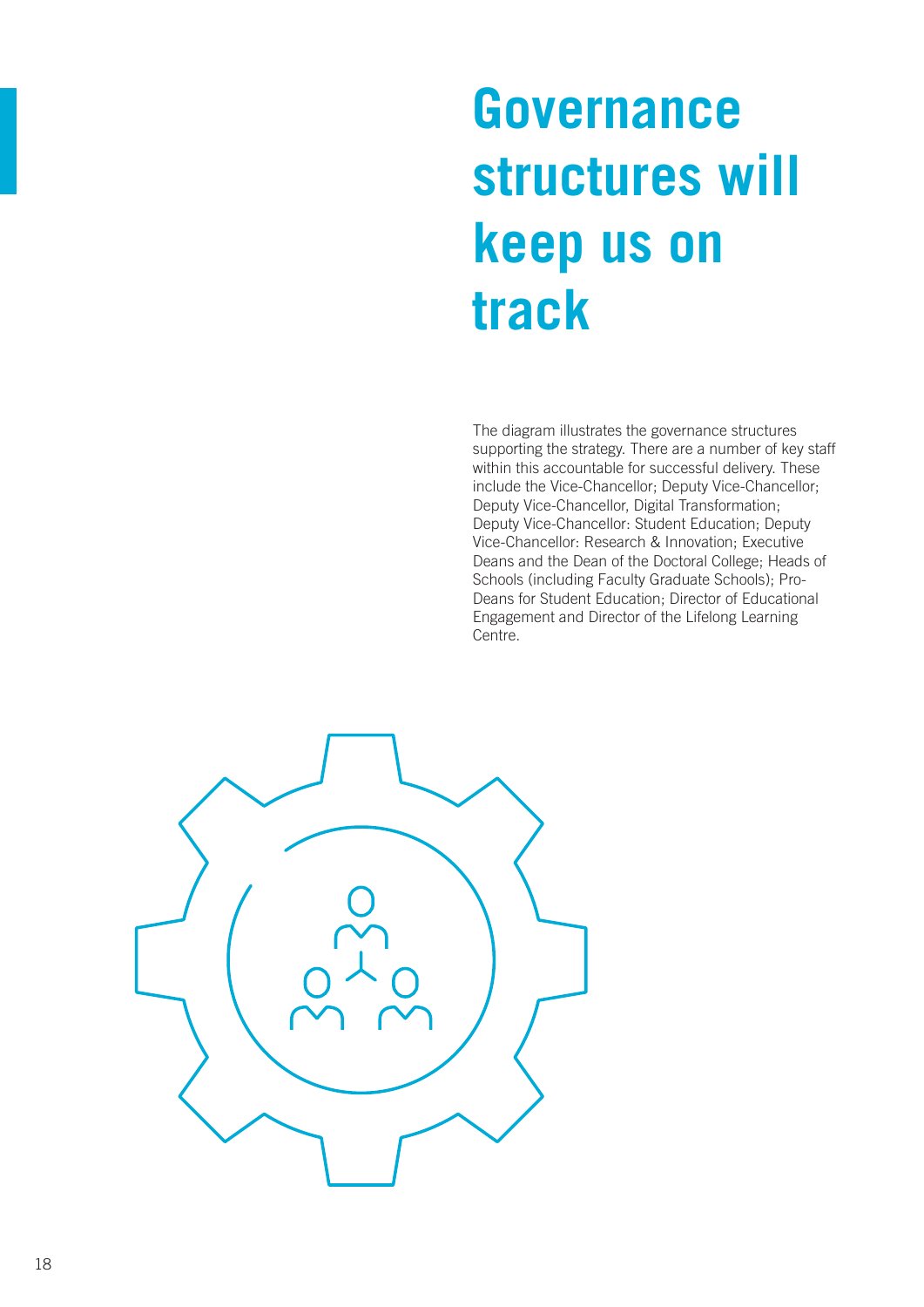

#### 19